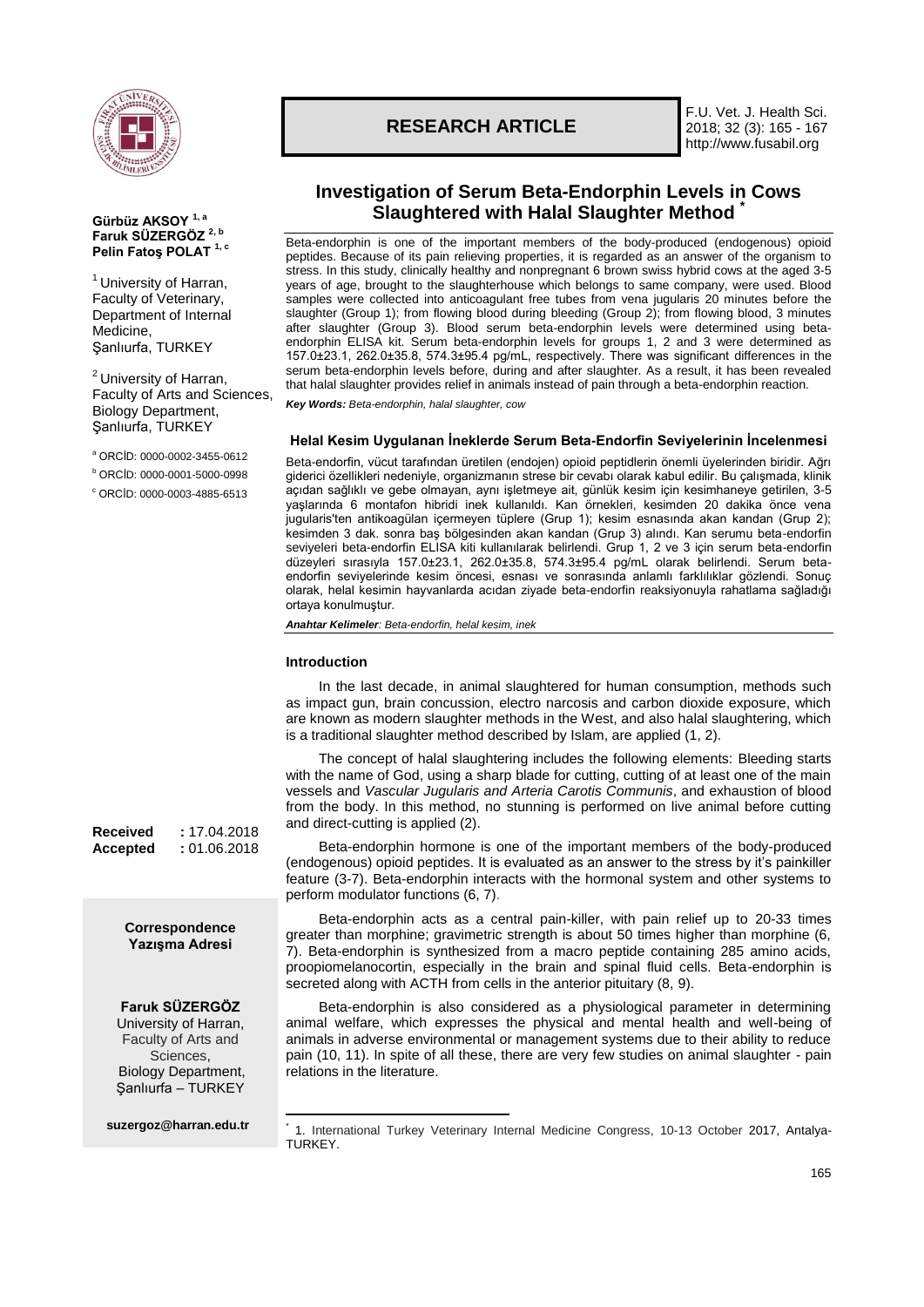In a study of beta-endorphin levels as stress indicator, the reseacrchers found no statistically significant difference in beta-endorphin levels before and after cutting with the stunning method (10). In another study, it was investigated the sustained beta-endorphin levels in animals in a study using a gun-stunning method in the horse; they did not find any significant difference in beta-endorphin levels before and after slaughtering (12).

In this study, it was aimed to determine the changes of beta-endorphin levels secreted by the body as a response to the stress and before, during and after the halal slaughter that the findings are aimed at shedding light on the debate on slaughtering methods.

#### **Material and Methods**

**Animals:** In the study, clinically healthy and nonpregnant 6 brown swiss hybrid cows were used at 3- 5 years of age. The samples were collected from the animals from the same farm and brought to the slaughterhouse for slaughter.

**Blood Samples:** Blood samples were taken 20 min before cutting from the jugular vein (Group 1), during slaughter, from the flowing blood (Group 2) and 3 min after slaughter from flowing blood of head, 3 minutes after slaughter (Group 3) to anticoagulant free tubes in 10 ml volume. Blood samples were centrifuged at room temperature for 5 minutes at 3000 rpm and stored at -20 ° C until tested.

**Beta-endorphin Analysis:** The commercial ELISA kit (CSB-E13051B, Cusabio, MD, USA) was used to measure blood serum Beta-endorphin values. The manufacturer's standard values were used to calculate serum beta-endorphin levels from the optical density (OD) values obtained from the ELISA assay (46.88 pg/mL to 3000 pg/mL).

**Statistical Aanalysis:** All results are expressed as mean ± standard deviation (SD). Statistical significance was determined using ANOVA with Bonferroni test as post-hoc calculation. A "P" value of less than 0.05 was considered statistically significant.

The procedure was approved by Harran University, Local Ethics Committee for Animal Experiment (23/10/2017 - 2017/006-01-10).

#### **Results**

Blood beta-endorphin levels measured 20 min before, during and 3 min after slaughter are shown in Figure 1. In comparison of all experimental groups, differences in beta-endorphin levels between groups were found statistically significant (P<0.001). Betaendorphin levels in blood serum samples taken 20 min before slaughter were determined as 157.0±23.1 pg/mL (Group 1). Beta-endorphin level in the blood samples taken during slaughter (262.0±35.8 pg/mL, Group 2) was found to be higher than pre-slaughter values. Betaendorphin level in the group that blood samples taken 3 min after slaughter (574.3±95.4 pg/mL, Group 3) was found to be significantly higher than both the groups that blood samples taken 20 min before (P<0.05) and during slaughter (P<0.05).



**Figure 1.** Beta-endorphin levels before, time and after slaughtering in cows with halal slaughtering method.

#### **Discussion**

In the study, the relation between beta-endorphin levels and halal slaughter method applied in animals was investigated. The beta-endorphin values obtained before slaughter in healthy cows (157.0±23.1 pg/mL) are consistent with the beta endorphin values of different sources reported in the literature (12-14).

Although there are many studies on animal-pain association in various cutting methods, only a few studies on beta-endorphin, which is a potent painkiller. In a study (10) on pre-slaughter and post-slaughter beta endorphin levels in calves, the researchers reported no significant difference between beta-endorphin levels. In our study, beta endorphin levels increased during bleeding (Group 2) compared to before bleeding (Group 1) and 3 min after slaughter (Group 3) showed a statistically significant increase in (Figure 1). In terms of the change in beta-endorphin levels, the difference between our study and this study may depend on the cutting methods. We think that stunning methods applied in the European Union (EU) may have triggered in low level of beta-endorphin induction in animals and therefore beta-endorphin release was at a low level after slaughter.

In a study (12) conducted by horse-knocking methods in the horses, beta-endorphin levels were examined in animals before and after slaughter. They did not find any significant difference in beta-endorphin levels before and after slaughtering. As a matter of fact, we think that this may be related to the destruction of the brain through weapon or electroshock applications before cutting. On the halal side, we think of the increase in beta-endorphin level in all animals after and during slaughter, as a sign that this hormone released regularly by the brain after slaughter.

Generally in livestock slaughter; halal slaughter method is applied in Turkey, where as stunning percussion pistol, concussion, electronarcosis, or exposing to carbon dioxide methods are applied in the